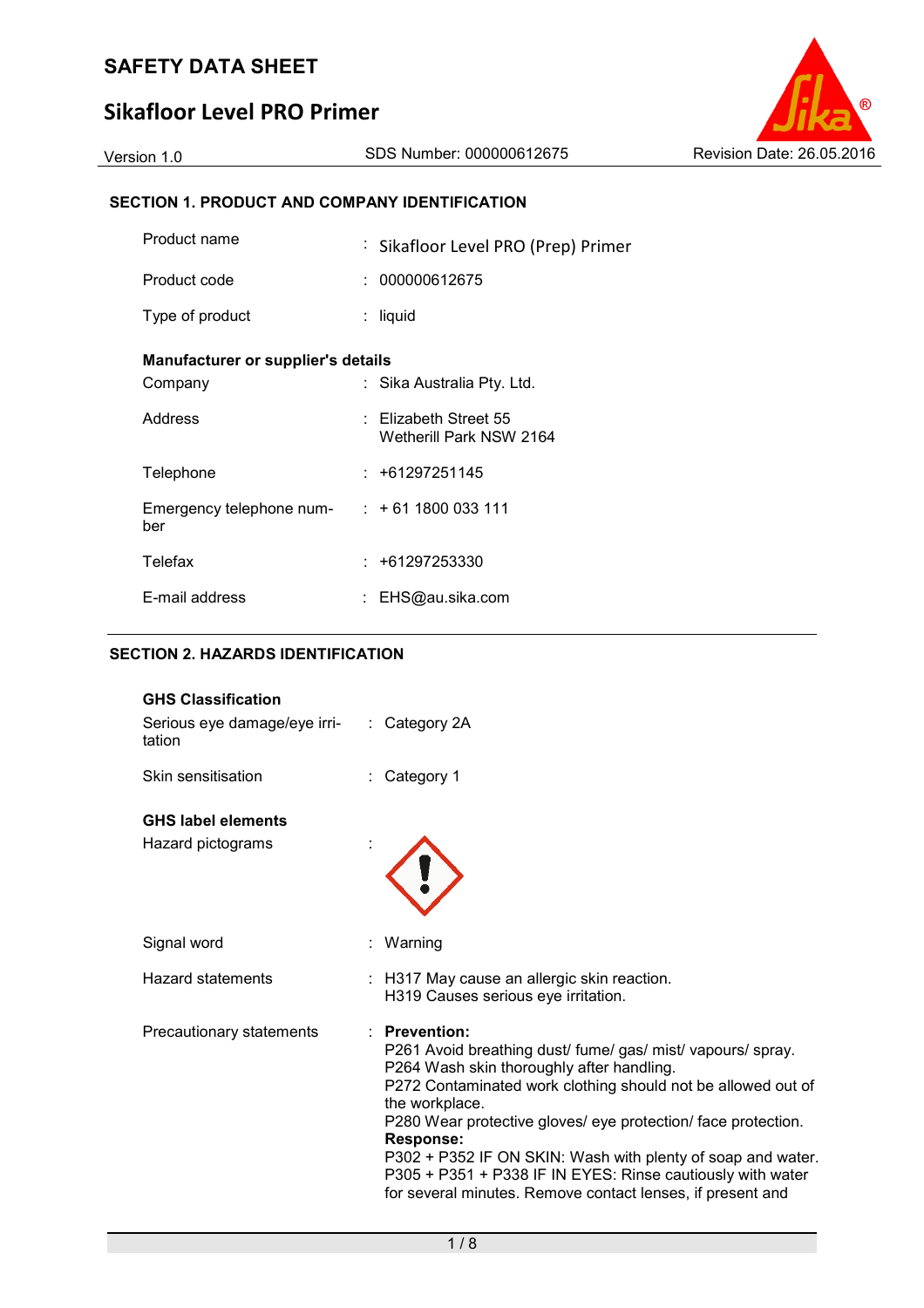# **Sikafloor Level PRO Primer**

| Version 1.0 | SDS Number: 000000612675                                                           | Revision Date: 26.05.2016 |
|-------------|------------------------------------------------------------------------------------|---------------------------|
|             | easy to do. Continue rinsing.                                                      |                           |
|             | P333 + P313 If skin irritation or rash occurs: Get medical ad-<br>vice/ attention. |                           |
|             | P337 + P313 If eye irritation persists: Get medical advice/ at-<br>tention.        |                           |
|             | P363 Wash contaminated clothing before reuse.<br>Disposal:                         |                           |
|             | P501 Dispose of contents/ container to an approved waste<br>disposal plant.        |                           |
|             |                                                                                    |                           |

## **Other hazards which do not result in classification**

None known.

### **SECTION 3. COMPOSITION/INFORMATION ON INGREDIENTS**

Substance / Mixture : Mixture

### **Hazardous components**

| Chemical name                             | CAS-No.   | Concentration (%) |
|-------------------------------------------|-----------|-------------------|
| <sup>1</sup> 1,2-benzisothiazol-3(2H)-one | 2634-33-5 | 10                |

### **SECTION 4. FIRST AID MEASURES**

| General advice                                                    | Move out of dangerous area.<br>Consult a physician.<br>Show this safety data sheet to the doctor in attendance.                                                                                                                                          |
|-------------------------------------------------------------------|----------------------------------------------------------------------------------------------------------------------------------------------------------------------------------------------------------------------------------------------------------|
| If inhaled                                                        | Move to fresh air.<br>Consult a physician after significant exposure.                                                                                                                                                                                    |
| In case of skin contact                                           | : Take off contaminated clothing and shoes immediately.<br>Wash off with soap and plenty of water.<br>If symptoms persist, call a physician.                                                                                                             |
| In case of eye contact                                            | : Immediately flush $eye(s)$ with plenty of water.<br>Remove contact lenses.<br>Keep eye wide open while rinsing.<br>If eye irritation persists, consult a specialist.                                                                                   |
| If swallowed                                                      | Clean mouth with water and drink afterwards plenty of water.<br>Do not give milk or alcoholic beverages.<br>Never give anything by mouth to an unconscious person.<br>Obtain medical attention.                                                          |
| Most important symptoms<br>and effects, both acute and<br>delayed | $:$ irritant effects<br>sensitising effects<br>Allergic reactions<br>Excessive lachrymation<br>See Section 11 for more detailed information on health effects<br>and symptoms.<br>May cause an allergic skin reaction.<br>Causes serious eye irritation. |
| Notes to physician                                                | : Treat symptomatically.                                                                                                                                                                                                                                 |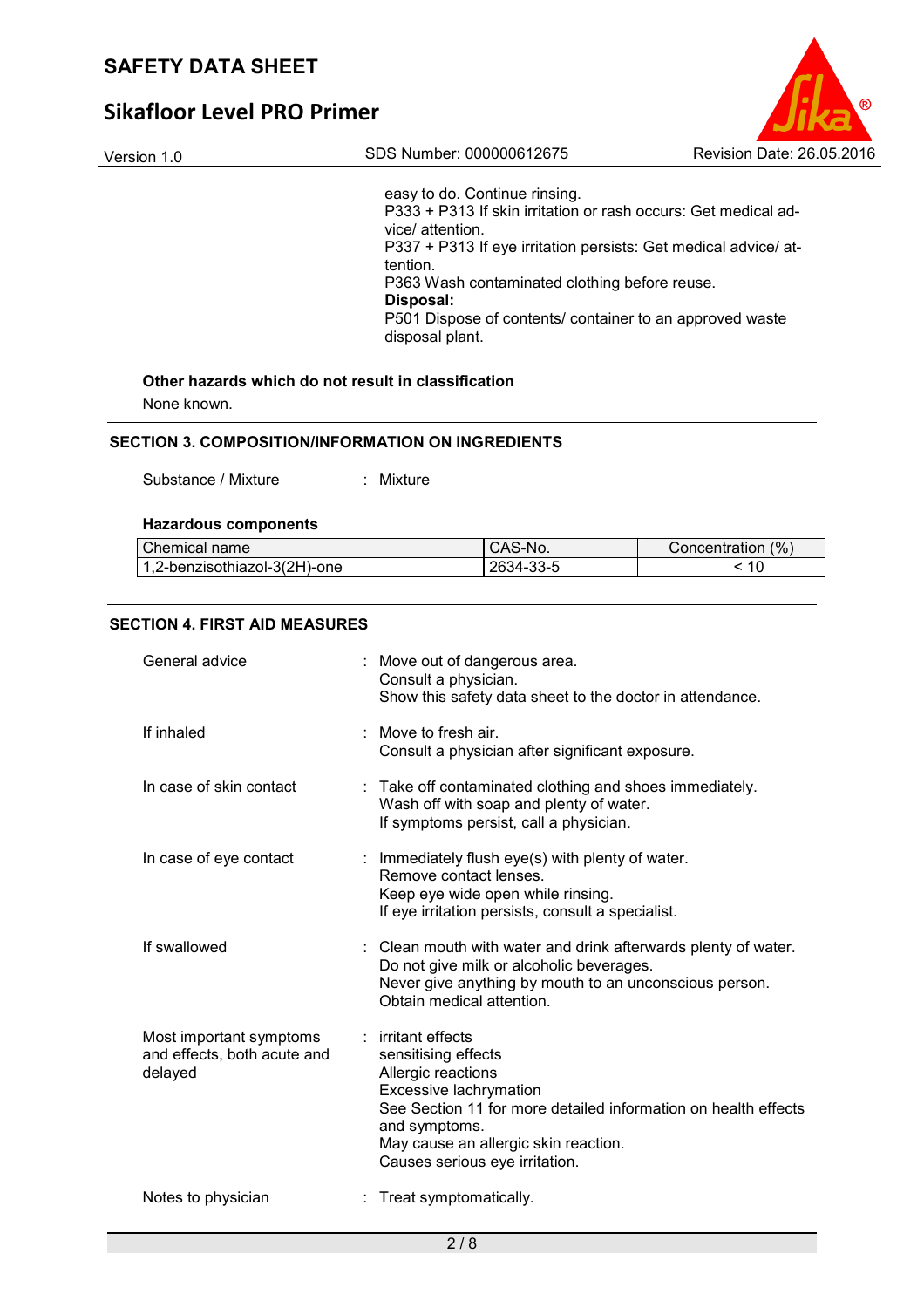# **Sikafloor Level PRO Primer**

### **SECTION 5. FIREFIGHTING MEASURES**

| Suitable extinguishing media                     | : Use extinguishing measures that are appropriate to local cir-<br>cumstances and the surrounding environment. |
|--------------------------------------------------|----------------------------------------------------------------------------------------------------------------|
| Hazardous combustion prod-<br>ucts               | : No hazardous combustion products are known                                                                   |
| Specific extinguishing meth-<br>ods              | : Standard procedure for chemical fires.                                                                       |
| Special protective equipment<br>for firefighters | : In the event of fire, wear self-contained breathing apparatus.                                               |

### **SECTION 6. ACCIDENTAL RELEASE MEASURES**

| Personal precautions, protec-<br>tive equipment and emer-<br>gency procedures | : Use personal protective equipment.<br>Deny access to unprotected persons.                                                                                      |
|-------------------------------------------------------------------------------|------------------------------------------------------------------------------------------------------------------------------------------------------------------|
| Environmental precautions                                                     | : Do not flush into surface water or sanitary sewer system.<br>If the product contaminates rivers and lakes or drains inform<br>respective authorities.          |
| Methods and materials for<br>containment and cleaning up                      | : Soak up with inert absorbent material (e.g. sand, silica gel,<br>acid binder, universal binder, sawdust).<br>Keep in suitable, closed containers for disposal. |

## **SECTION 7. HANDLING AND STORAGE**

| fire and explosion      | Advice on protection against : Normal measures for preventive fire protection.                                                                                                                                                                                                                                                                                                                                                                                                                                                                                                          |
|-------------------------|-----------------------------------------------------------------------------------------------------------------------------------------------------------------------------------------------------------------------------------------------------------------------------------------------------------------------------------------------------------------------------------------------------------------------------------------------------------------------------------------------------------------------------------------------------------------------------------------|
| Advice on safe handling | : Do not breathe vapours or spray mist.<br>Avoid exceeding the given occupational exposure limits (see<br>section 8).<br>Do not get in eyes, on skin, or on clothing.<br>For personal protection see section 8.<br>Persons with a history of skin sensitisation problems or asth-<br>ma, allergies, chronic or recurrent respiratory disease should<br>not be employed in any process in which this mixture is being<br>used.<br>Smoking, eating and drinking should be prohibited in the ap-<br>plication area.<br>Follow standard hygiene measures when handling chemical<br>products |
| Hygiene measures        | $\therefore$ Handle in accordance with good industrial hygiene and safety<br>practice.<br>When using do not eat or drink.<br>When using do not smoke.<br>Wash hands before breaks and at the end of workday.                                                                                                                                                                                                                                                                                                                                                                            |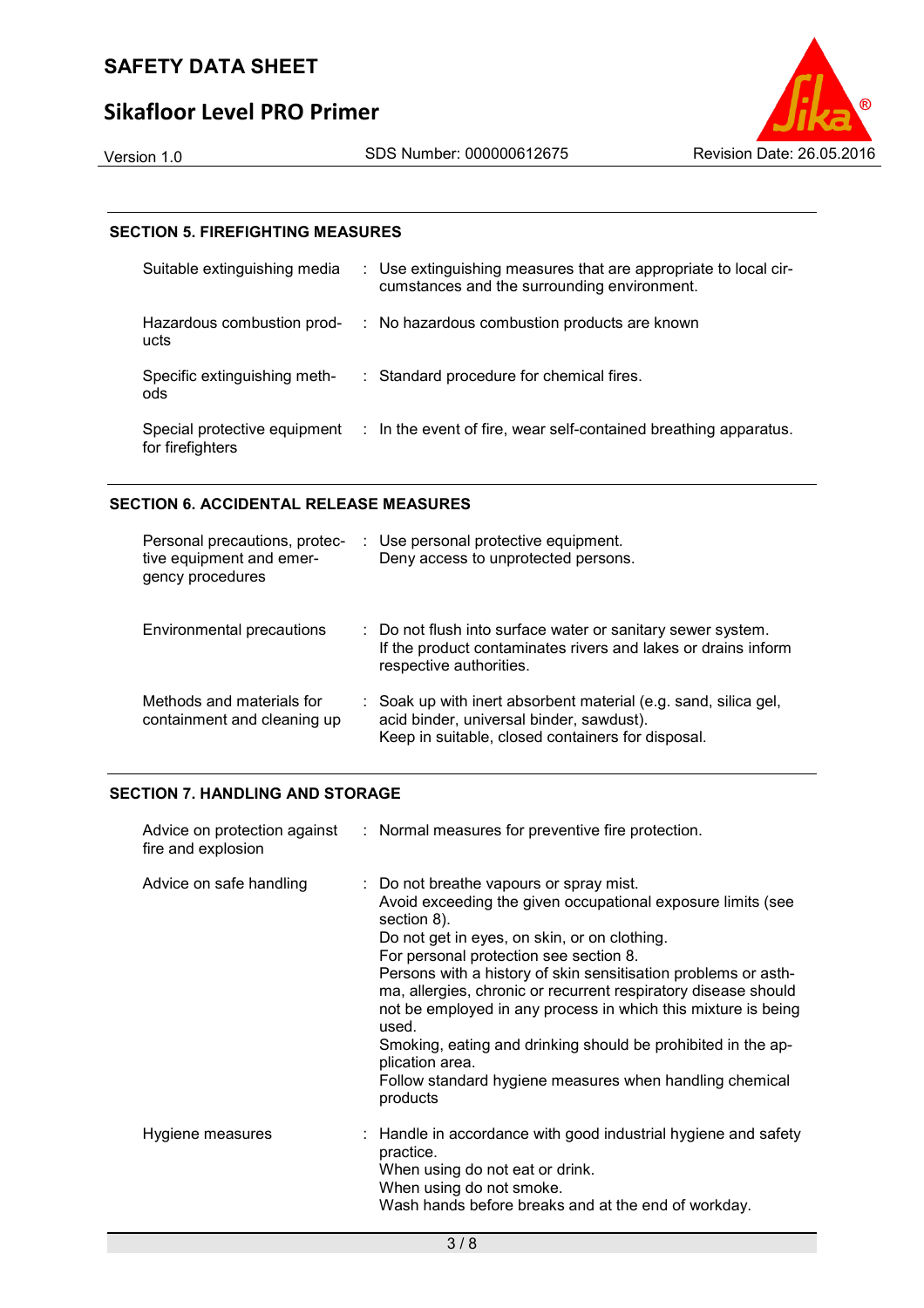# **Sikafloor Level PRO Primer**



### **SECTION 8. EXPOSURE CONTROLS/PERSONAL PROTECTION**

#### **Components with workplace control parameters**

Contains no substances with occupational exposure limit values.

### **Personal protective equipment**

| Respiratory protection   | : Use respiratory protection unless adequate local exhaust<br>ventilation is provided or exposure assessment demonstrates<br>that exposures are within recommended exposure guidelines.<br>The filter class for the respirator must be suitable for the max-<br>imum expected contaminant concentration<br>(gas/vapour/aerosol/particulates) that may arise when han-<br>dling the product. If this concentration is exceeded, self-<br>contained breathing apparatus must be used. |
|--------------------------|-------------------------------------------------------------------------------------------------------------------------------------------------------------------------------------------------------------------------------------------------------------------------------------------------------------------------------------------------------------------------------------------------------------------------------------------------------------------------------------|
| Hand protection          | : Chemical-resistant, impervious gloves complying with an ap-<br>proved standard should be worn at all times when handling<br>chemical products if a risk assessment indicates this is nec-<br>essary.                                                                                                                                                                                                                                                                              |
| Eye protection           | : Safety eyewear complying with an approved standard should<br>be used when a risk assessment indicates this is necessary.                                                                                                                                                                                                                                                                                                                                                          |
| Skin and body protection | : Choose body protection in relation to its type, to the concen-<br>tration and amount of dangerous substances, and to the spe-<br>cific work-place.                                                                                                                                                                                                                                                                                                                                |

### **SECTION 9. PHYSICAL AND CHEMICAL PROPERTIES**

| Appearance                              | : liquid                                          |  |
|-----------------------------------------|---------------------------------------------------|--|
| Colour                                  | : white                                           |  |
| Odour                                   | : characteristic                                  |  |
| Odour Threshold                         | :   No data available                             |  |
| рH                                      | : 8                                               |  |
| Melting point/range / Freezing<br>point | $\therefore$ No data available                    |  |
| Boiling point/boiling range             | : No data available                               |  |
| Flash point                             | : $>93.3$ °C ( $>199.9$ °F)<br>Method: closed cup |  |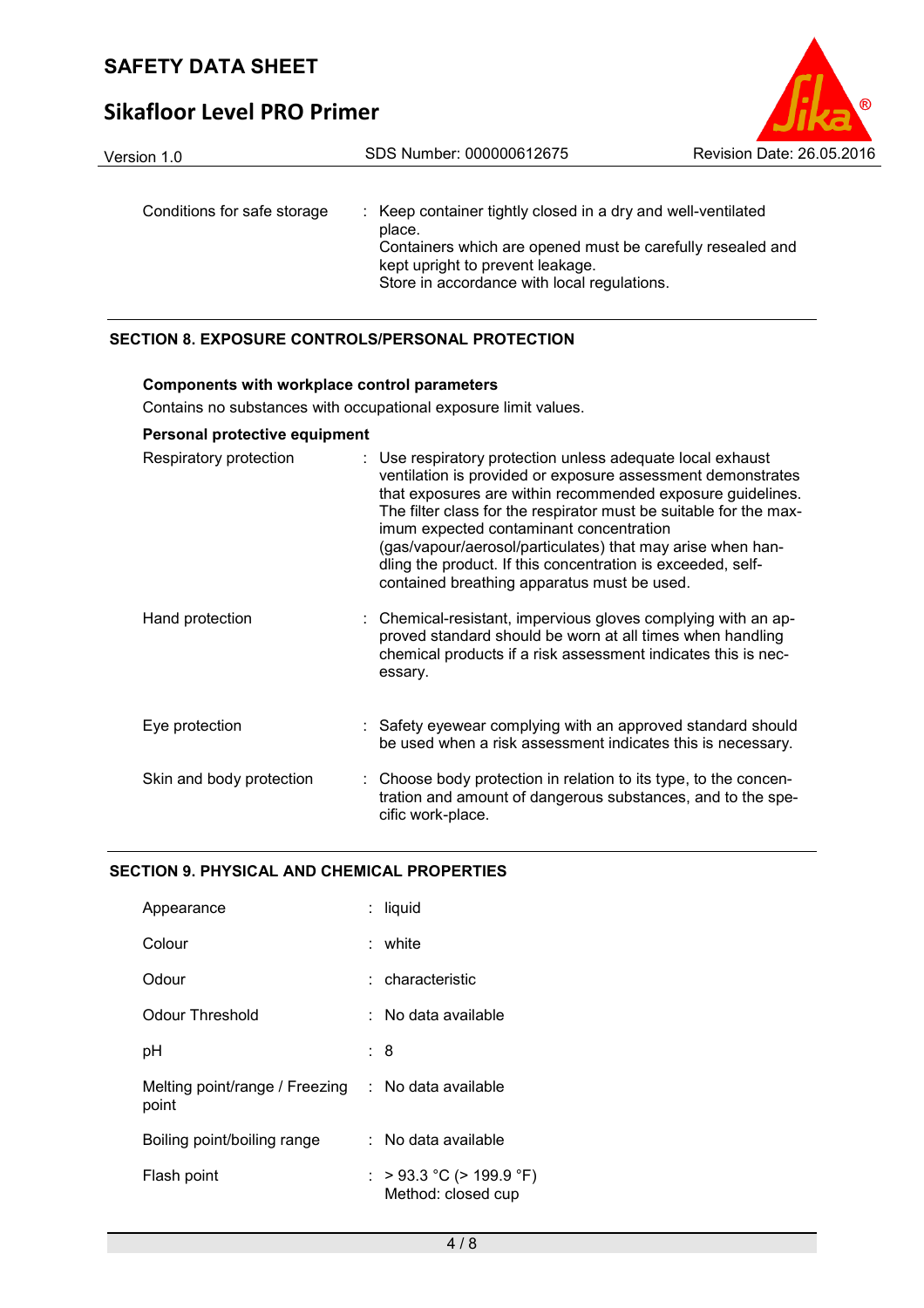# **Sikafloor Level PRO Primer**



| Density                                    | : 1.1 g/cm3 (20 °C (68 °F) ()) |
|--------------------------------------------|--------------------------------|
| Solubility(ies)<br>Water solubility        | :   No data available          |
| Solubility in other solvents               | :   No data available          |
| Partition coefficient: n-<br>octanol/water | : No data available            |
| Auto-ignition temperature                  | : No data available            |
| Decomposition temperature                  | :   No data available          |
| Viscosity<br>Viscosity, dynamic            | : No data available            |
| Viscosity, kinematic                       | : > 7 mm2/s (40 °C)            |
| Molecular weight                           | No data available              |

## **SECTION 10. STABILITY AND REACTIVITY**

| Reactivity                              | : No dangerous reaction known under conditions of normal use. |
|-----------------------------------------|---------------------------------------------------------------|
| Chemical stability                      | : The product is chemically stable.                           |
| Possibility of hazardous reac-<br>tions | : Stable under recommended storage conditions.                |
| Conditions to avoid                     | $\therefore$ No data available                                |
| Incompatible materials                  | $\therefore$ No data available                                |
| Hazardous decomposition<br>products     | : No decomposition if stored and applied as directed.         |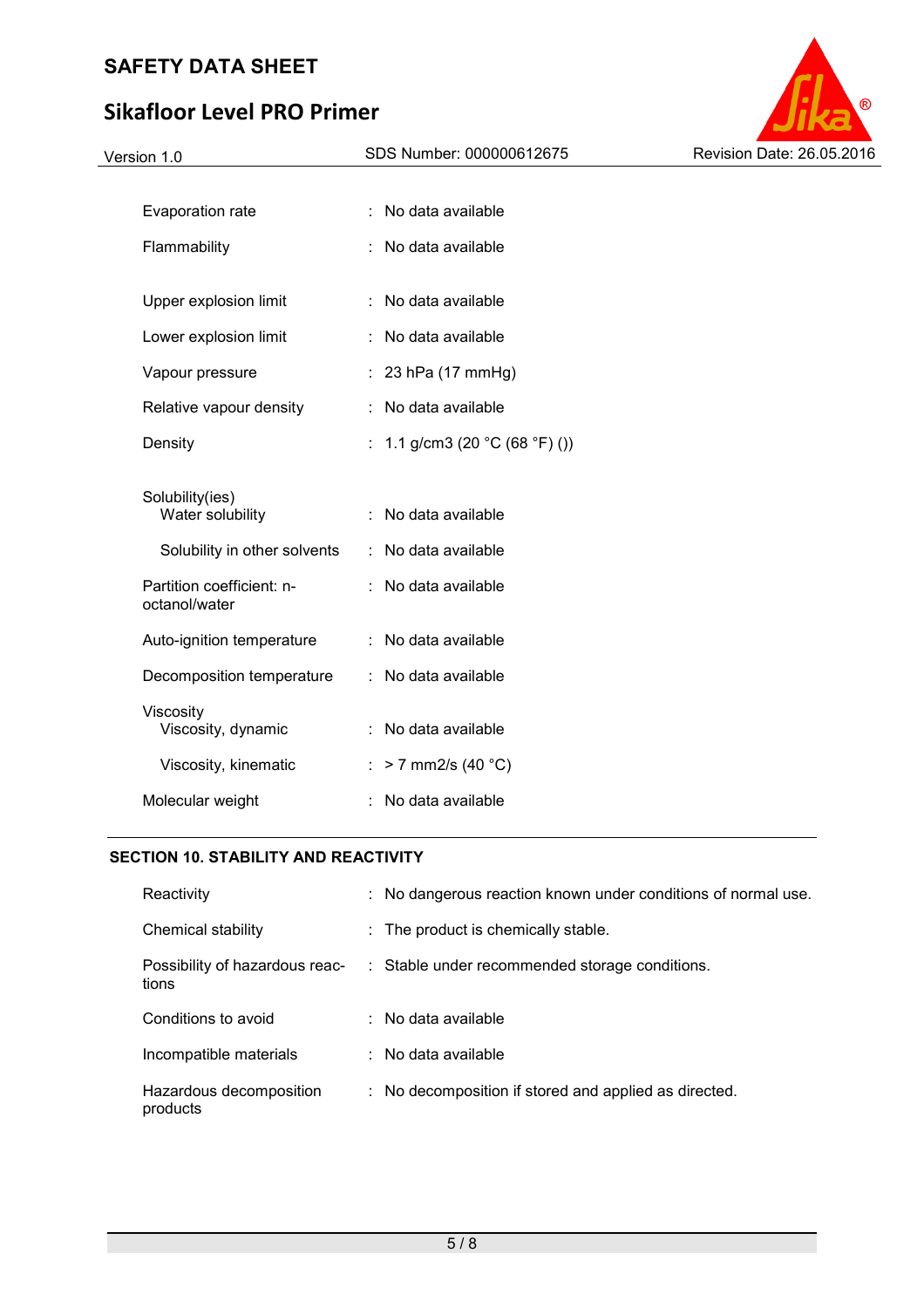# **Sikafloor Level PRO Primer**



### **SECTION 11. TOXICOLOGICAL INFORMATION**

**Acute toxicity**  No data available

**Skin corrosion/irritation**  Not classified based on available information.

**Serious eye damage/eye irritation** 

Causes serious eye irritation.

#### **Respiratory or skin sensitisation**

Skin sensitisation: May cause an allergic skin reaction. Respiratory sensitisation: Not classified based on available information.

#### **Chronic toxicity**

**Germ cell mutagenicity** 

Not classified based on available information.

### **Carcinogenicity**

Not classified based on available information.

#### **Reproductive toxicity**

Not classified based on available information.

#### **STOT - single exposure**

Not classified based on available information.

#### **STOT - repeated exposure**

Not classified based on available information.

### **Aspiration toxicity**

Not classified based on available information.

### **SECTION 12. ECOLOGICAL INFORMATION**

#### **Ecotoxicity**

### **Components:**

**1,2-benzisothiazol-3(2H)-one:**  aquatic invertebrates

Toxicity to daphnia and other : EC50 (Daphnia (water flea)): 3 mg/l Exposure time: 48 h

#### **Persistence and degradability**

No data available

#### **Bioaccumulative potential**

No data available

#### **Mobility in soil**

No data available

### **Other adverse effects**

**Product:**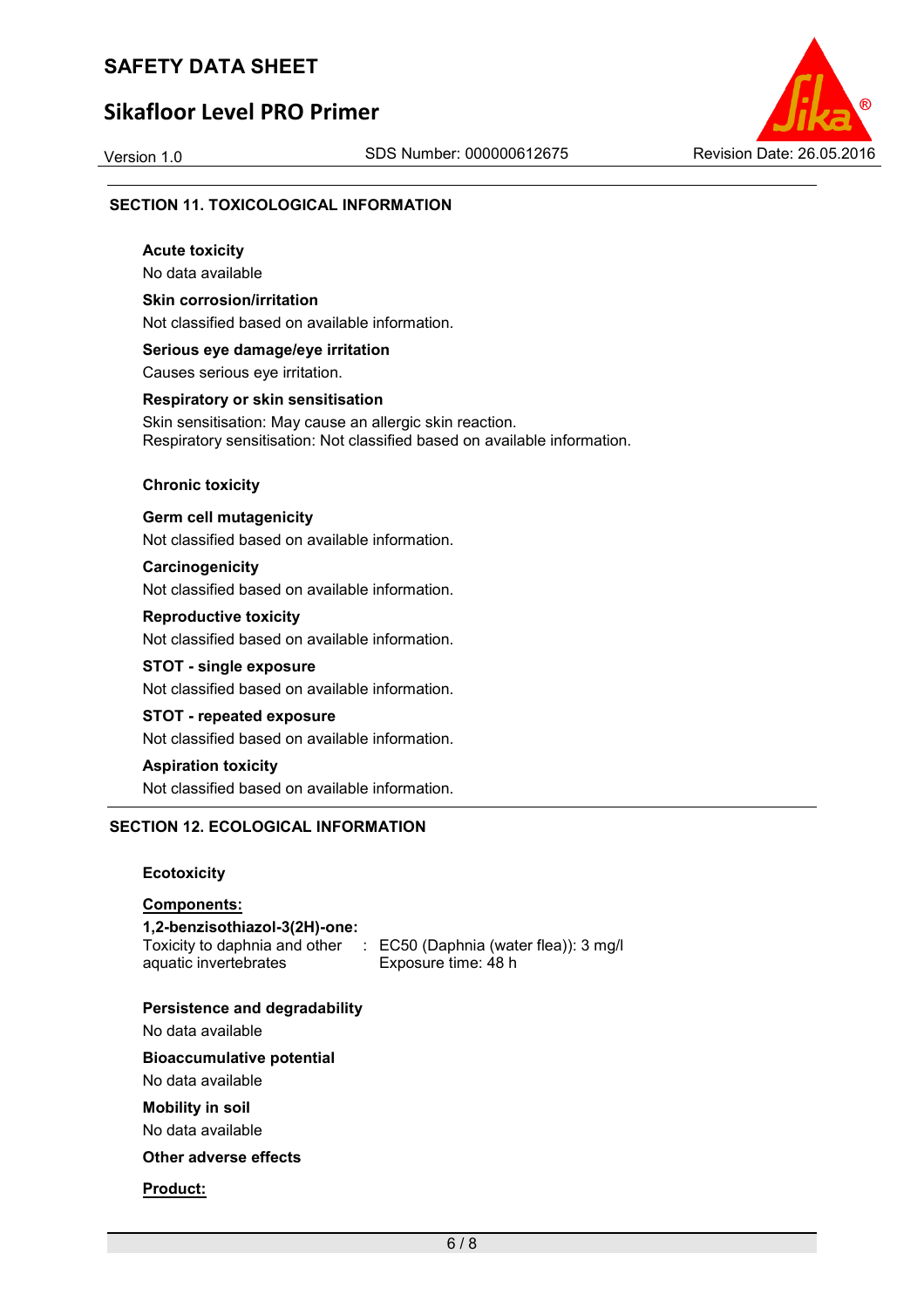

# **Sikafloor Level PRO Primer**

| Version 1.0                            | SDS Number: 000000612675                             | Revision Date: 26.05.2016 |
|----------------------------------------|------------------------------------------------------|---------------------------|
| Additional ecological infor-<br>mation | : Harmful to aquatic life with long lasting effects. |                           |

## **SECTION 13. DISPOSAL CONSIDERATIONS**

| <b>Disposal methods</b> |                                                                                                                                                                                                                            |
|-------------------------|----------------------------------------------------------------------------------------------------------------------------------------------------------------------------------------------------------------------------|
| Waste from residues     | : The product should not be allowed to enter drains, water<br>courses or the soil.<br>Do not contaminate ponds, waterways or ditches with chemi-<br>cal or used container.<br>Send to a licensed waste management company. |
| Contaminated packaging  | : Empty remaining contents.<br>Dispose of as unused product.<br>Do not re-use empty containers.                                                                                                                            |

## **SECTION 14. TRANSPORT INFORMATION**

| International Regulation<br><b>IATA-DGR</b><br>Not dangerous goods<br><b>IMDG-Code</b><br>Not dangerous goods       |  |  |
|---------------------------------------------------------------------------------------------------------------------|--|--|
| Transport in bulk according to Annex II of MARPOL 73/78 and the IBC Code<br>Not applicable for product as supplied. |  |  |
| <b>National Regulations</b><br><b>ADG</b><br>Not dangerous goods                                                    |  |  |

## **SECTION 15. REGULATORY INFORMATION**

| ture                                                                                           |                                                                    | Safety, health and environmental regulations/legislation specific for the substance or mix-                                                                            |
|------------------------------------------------------------------------------------------------|--------------------------------------------------------------------|------------------------------------------------------------------------------------------------------------------------------------------------------------------------|
| Standard for the Uniform<br>Scheduling of Medicines and<br>Poisons                             | No poison schedule number allocated                                |                                                                                                                                                                        |
| International Chemical Weapons Convention (CWC)<br>Schedules of Toxic Chemicals and Precursors |                                                                    | : Not applicable                                                                                                                                                       |
| <b>Prohibition/Licensing Requirements</b>                                                      |                                                                    | : There is no applicable prohibition or<br>notification/licensing requirements,<br>including for carcinogens under<br>Commonwealth, State or Territory<br>legislation. |
| The components of this product are reported in the following inventories:                      |                                                                    |                                                                                                                                                                        |
| <b>AICS</b>                                                                                    | $\therefore$ On the inventory, or in compliance with the inventory |                                                                                                                                                                        |